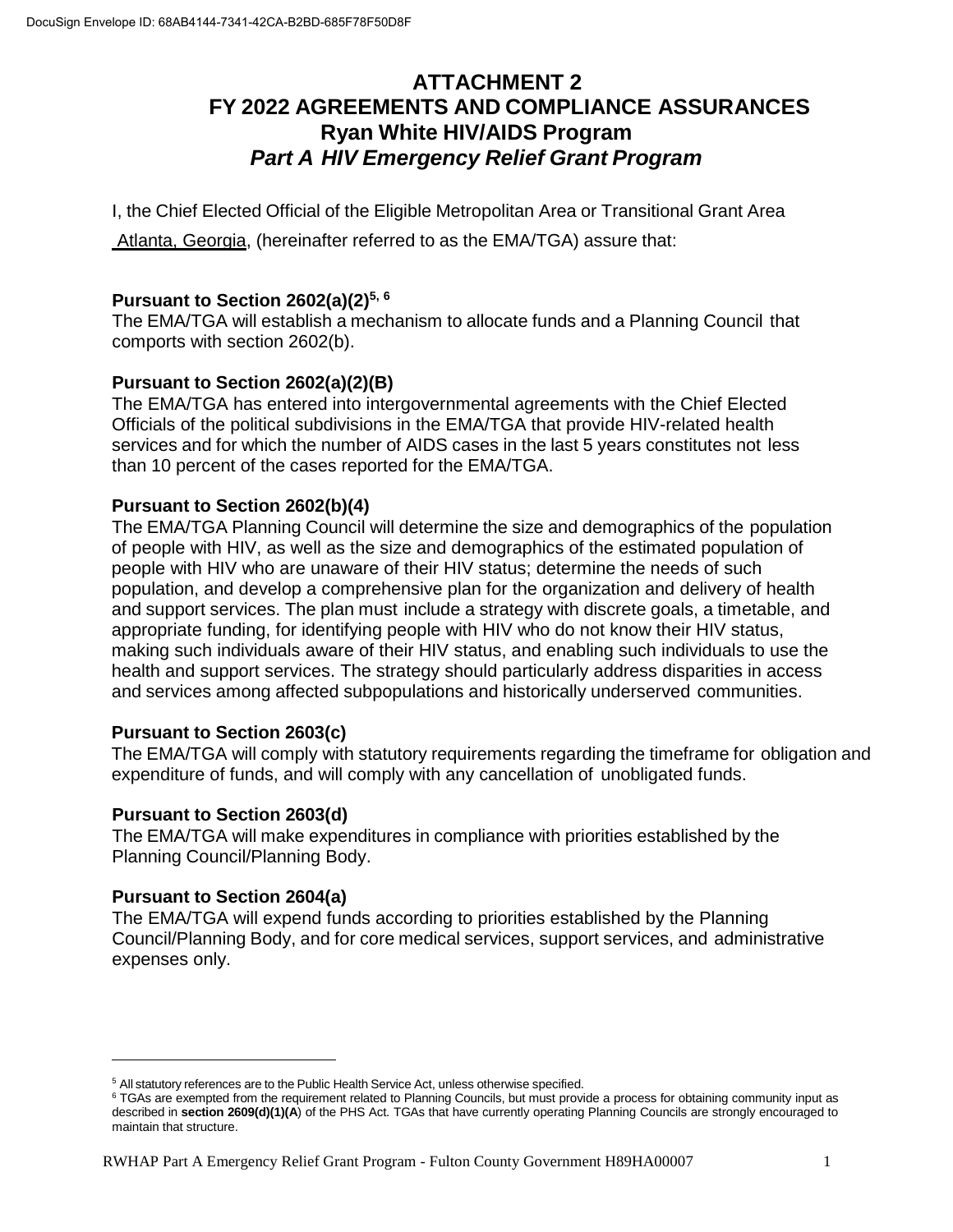#### **Pursuant to Section 2604(c)**

The EMA/TGA will expend not less than 75 percent of service dollars for core medical services, unless waived by the Secretary.

#### **Pursuant to Section 2604(f)**

The EMA/TGA will, for each of such populations in the eligible area expend, from the grants made for the area under Section 2601(a) for a FY, not less than the percentage constituted by the ratio of the population involved (infants, children, youth, or women in such area) with HIV/AIDS to the general population in such area of people with HIV, unless a waiver from this provision is obtained.

#### **Pursuant to Section 2604(g)**

The EMA/TGA has complied with requirements regarding the Medicaid status of providers, unless waived by the Secretary**.**

#### **Pursuant to Section 2604(h)(2), Section 2604(h)(3), Section 2604(h)(4)**

The EMA/TGA will expend no more than 10 percent of the grant on administrative costs (including Planning Council or planning body expenses), and in accordance with the legislative definition of administrative activities, and the allocation of funds to subrecipients will not exceed an aggregate amount of 10 percent of such funds for administrative purposes.

#### **Pursuant to Section 2604(h)(5)**

The EMA/TGA will establish a CQM Program that meets HRSA requirements, and that funding for this program shall not exceed the lesser of five percent of program funds or \$3 million.

## **Pursuant to Section 2604(i)**

The EMA/TGA will not use grant funds for construction or to make cash payments to recipients.

## **Pursuant to Section 2605(a)**

With regard to the use of funds,

- a. funds received under Part A of Title XXVI of the Act will be used to supplement, not supplant, state funds made available in the year for which the grant is awarded to provide HIV related services to individuals with HIV disease;
- b. during the period of performance, political subdivisions within the EMA/TGA will maintain at least their prior FY's level of expenditures for HIV related services for individuals with HIV disease;
- c. political subdivisions within the EMA/TGA will not use funds received under Part A in maintaining the level of expenditures for HIV related services as required in the above paragraph; and
- d. documentation of this MOE will be retained.

## **Pursuant to Section 2605(a)(3)**

The EMA/TGA will maintain appropriate referral relationships with entities considered key points of access to the health care system for the purpose of facilitating EIS for individuals diagnosed with HIV infection.